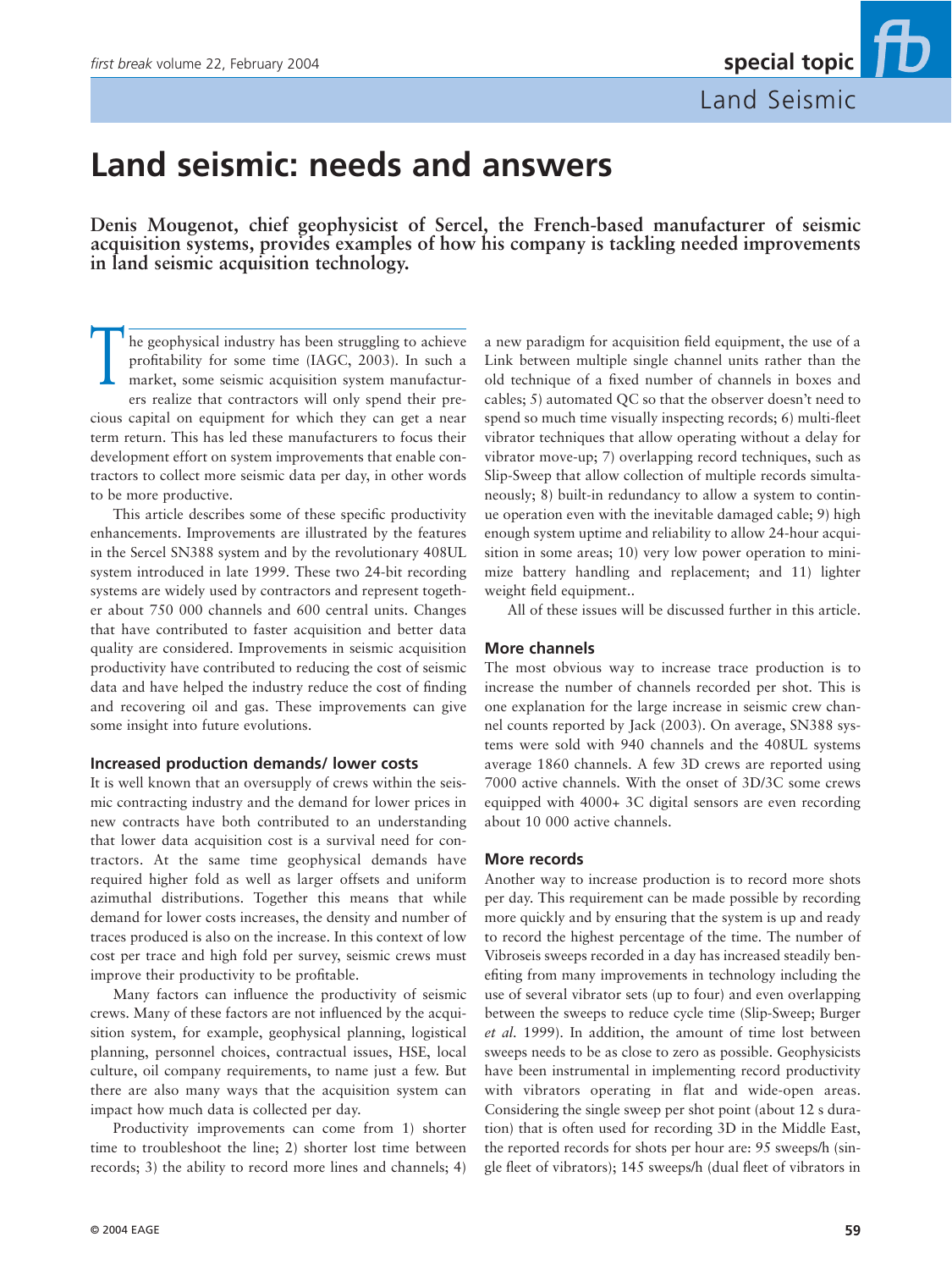alternate flip-flop mode); 215 sweeps/h (four fleets of vibrators in overlapping Slip-Sweep mode). Thus, using multiple fleets of vibrators makes it possible to record data close to continuously, and to increase shot point density.

# **Source-driven recording**

To implement fleet management, vibrator electronics must be carefully integrated within the central unit to get the recording started by the vibrators as soon as one fleet has reached the next shot point. In this source driven operation mode, the recorder must not delay the source. With the introduction of a very large spread (> 4000 channels), line forming (i.e. the selection of the active channels to be recorded by one set of vibrator) has been the main cause of dead time (up to 6 s between records with SN388). With the concept of superspread implemented in the 408UL, all the channels available into a large template are recorded (Figure 1). Using the SPS relation file, the workstation will then select the active channels of the spread for data processing, formatting and storage on the cartridge. A 15% improvement of productivity in flip-flop mode has been reported due to this software implementation.

# **New concept ground equipment**

For generations of seismic recording systems, the equipment consisted of recording boxes, cables, geophones and batteries. The same configuration was used for truck-based operations as in the desert, helicopter operations and manportable operations. It was simply a case of the crew adapting to the equipment the best they could. With the introduction of a new concept in ground equipment called a Link, the 408UL offered equipment that could adapt to the operation, helping to increase the efficiency of a specific crew on a specific job. The Link is a single handleable unit including cable and a user defined number of single station recording electronics units which can be designed for the operation including the distance between stations and the number of stations per handling unit. In this way the most efficient amounts of equipment for the particular logistical environment can be moved as one unit.

The weight of the equipment deployed in the field can cause logistical and safety problems. It can slow productivity and is one of the main sources of operational costs. Some high channel count, high productive crews in the Middle East with large geophone arrays may have to handle about 35 tons of equipment daily. With the rising number of channels, lighter field equipment becomes mandatory. One 408UL channel, including cable, field electronics and battery, is 3 Kg for 55 m cable length. This is a reduction of 50% with respect to the previous SN388 system. This improvement is related to more integrated electronics with fewer components which are lighter, more reliable and require less power. From the SN388 to the 408UL, the per channel power consumption has decreased from 240 mW to 140 mW. Lower power needs translate into fewer batteries and less weight, as well as higher reliability and longer electronics life.

Improved reliability of the system once it is laid out is another factor that contributes to decreased downtime/cost.



**Figure 1** *408UL super-spread in flip-flop operations prevents dead time due to line forming. All channels of the super-spread (a large template) are transmitted at once. Then the SPS relation file is used for sorting the lines corresponding to the active spreads flip and flop. With the SN388 line, forming of spread flop after recording of spread flip introduces a delay.*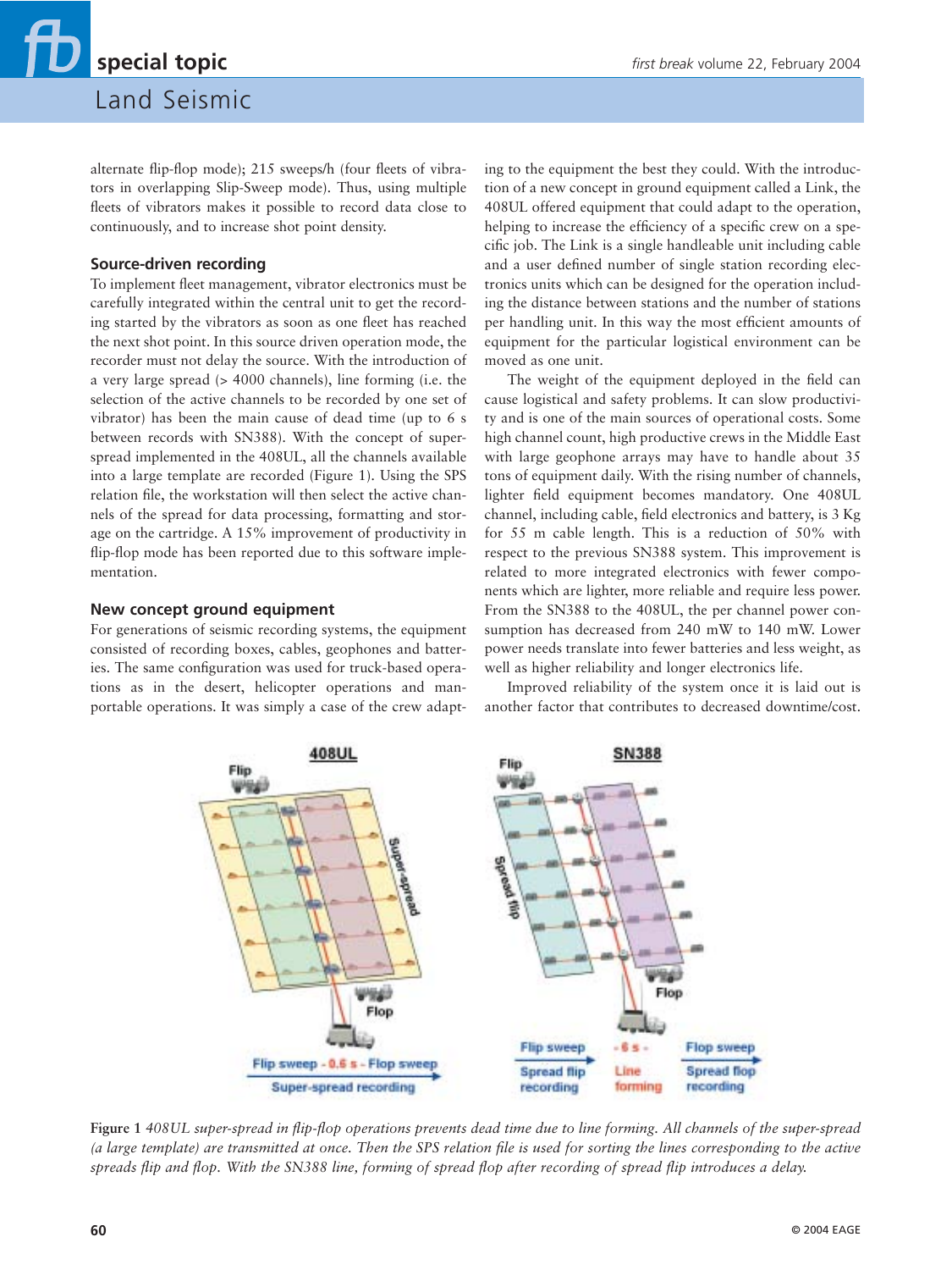

**Figure 2** *Multi-path telemetry thanks to multiple transverses. After a break of the receiver line, data are rerouted using another path. Recording can continue before repair of the receiver line.*

Another real benefit of the Link configuration is the decrease in the number of connector and contacts on the line. The Link makes it possible to decrease the number of contacts to eight (two connectors x four wires) per Link for any number of channels. For a single SN388 unit using a seven pair telemetric cable the corresponding number of contacts is 28 (two connectors x 14 wires).

# **Increased layout flexibility/ better troubleshooting**

As the seismic spread grows in size and complexity, the chance of something going wrong (from chewing animals, unfriendly machetes or any number of unforeseen causes) increases dramatically. Creative ways must be found to locate and deal with these problems immediately. In the 408UL the seismic spread has been transformed into a network capable of communications as well as data routing. It is called the Seismic Areal Network. This network supports a 'TCP/IP like' communication protocol close to the very robust one used for the Internet. It is created by linking servers (the field electronics) together. Each server gets the packets closest to their destination (the central unit). A packet may travel over many types of media (copper cable, optic fibre, laser, microwave, radio). The Seismic Areal Network offers more flexibility and redundancy for improved productivity. During layout of the spread, multiple telemetry support (radio, laser…) may be inserted anywhere in the spread to manage detours (plant…) and obstacles (river, highway…). In case of failure between two servers (leakage…) a new transmission may be required for the data stored in the buffers. Multi-path telemetry is also possible which corresponds to the definition by the central unit of a new route to transmit data using different receiver lines and transverses to go around a break in the network (Figure 2).

#### **Better data**

Beyond economic considerations, data quality requirements have increased the need for greater channel production on crews around the globe. Improved spatial sampling in both the shot and the receiver domains is a prerequisite for noise attenuation. Today's shot and receiver spacing used by most of the land 3D crews (50 m or 60 m along the corresponding shot

one of the improvements. If the additional channels are used to increase sampling in the cross-line direction (i.e. to layout more receiver lines) this will provide wider azimuthal distribution. Such wide distribution should improve migration operations and multiple attenuation (Cordsen and Galbraith, 2002), and it is mandatory to define anisotropy. To be able to record the large number of channels necessary to improve spatial sampling in the inline and/or crossline directions, the recording system should be able to collect, QC and record all the active lines on tape in real-time (i.e. with no dead time between shots). Downtime due to layout and main-

taining the spread should be as low as possible. Multiple source management and source driven acquisition (i.e. recording as soon as one source is ready) should be available. Most of these capabilities have been implemented within SN388 and 408UL as well as by the other recording systems.

and receiver lines) is too large to avoid ground roll aliasing. This is the reason for a trend toward decreasing the receiver spacing to 25 m. Of course, not only noise benefits from better spatial sampling but also signal (Vermeer, 2002). The increase in fold coverage and related signal-to-noise ratio is

#### **Real-time QC**

Quality control of the field instruments, data and operations is a major factor contributing to increased crew productivity. QC in the 408UL has been improved by the real time capabilities of the Seismic Areal Network for data and commands. More and more, software is used to automate acquisition (for example, relating a given spread to a given shot) and to visually display QC results. From the recording truck, the spread is checked as soon as it is laid out. The observer gets a real time numerical (table) and graphical displays highlighting faults (for example, noise above threshold, sensor tilt error, cable leakage, or low batteries). By monitoring the parameters of each sweep (phase, distortion and force) for each vibrator, it is possible to identify trends and to ask for preventive vibrator maintenance. Geographical Information System (GIS) photos are used with the control displays to put QC data in their environmental context. Operator vehicles are not only tracked for safety, but also to optimize their movement on the spread. In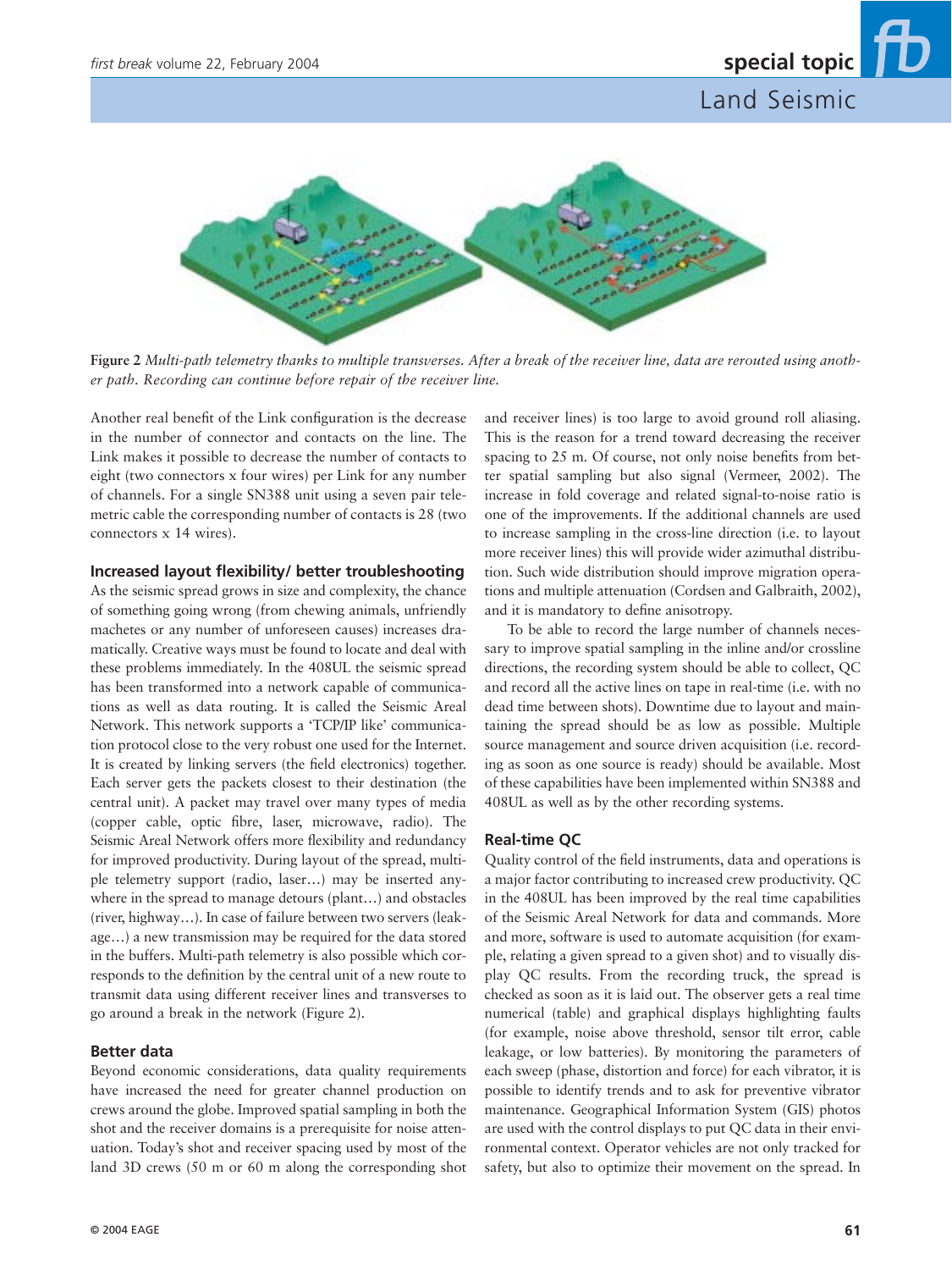the recording truck, the fold coverage is built up on each shot. If the decision to record a particular shot point is in question, the effect on the final fold coverage may be simulated to understand the impact of the decision.

For seismic data, real time automated QC has been also implemented. A dedicated workstation is connected by Ethernet to the central unit, in parallel with the SCSI tape drive. Since visual inspection of the increasing number of traces is impossible, quality is evaluated by means of seismic attributes computed trace-by trace in real time. In the SQC-Pro software, a history panel displays attributes averaged on a



**Figure 3** *History view in seismic real time QC (SQC-Pro). Synthetic instrument and seismic data QC are displayed with respect to the successive shot points (SP). The observer is able to identify trends and anticipate troubles.*

shot-by-shot basis (Figure 3). In addition to the faulty trace count evolution, the many reasons for which a trace may be in error are also on display, such as anomalous values of the geophone tilt, resistance or leakage, signal-to-noise or bandwidth below a predefined threshold. The source noise and the signal level, isolated by FK filtering, are also provided as a quick diagnostic. All these seismic QC results are not only useful for the observer. They are stored as ADS files (SEG format for attributes) for possible later use in processing.

Today, a recording truck is like a decision room, often with five or more large screens displaying data. With all this information, the observer should be able to anticipate situations and to be responsive for faster troubleshooting. However, two eyes may not be enough to take care of all QC situations. Addition of a specific QC observer is one solution. The extension of the acquisition network to a remote location, where more expertise is available, is another possibility. By adding a web server into a recording truck equipped with satellite data transmission, it is now possible to connect to the central unit any standard PC platform loaded with the eSQC-Pro software. With this remote access to seismic data (QC attributes and traces after lossy compression), any authorized person will be able to check the acquisition data quality with no delay, on the same system as the observer.

# **Full digital transmission**

It took 30 years from the development of the first digital recorders to be able to move the analogue-to-digital converter from the central unit to the sensor (Figure 4). With the advent of digital sensor technology based on the MEMS accelerometer, full digital transmission becomes a reality. Suppression of the last segment for analogue transmission, the cable connecting the geophones to the station electronics, should remove all pick-up noise, cross-talk and sensitivity to leakage.



**Figure 4** *Towards the full digital transmission or 30 years of digital recorders. (A/D refers to analogue-to-digital converter; SU1 to station unit 1 channel; DSU to digital sensor unit; and CCU/CMXL to central units).*